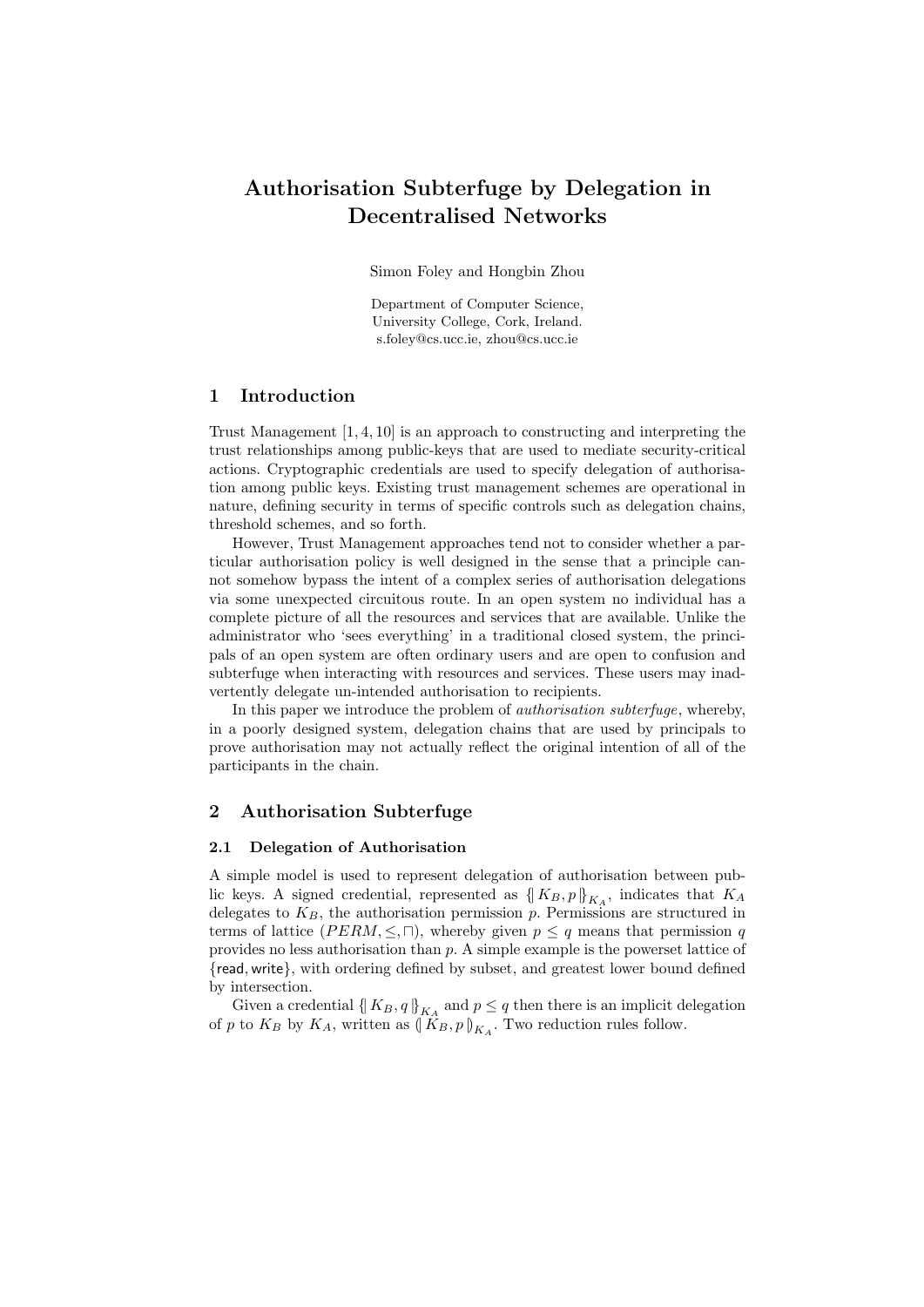$$
\frac{\{\n\{K_B, p\}_{K_A}}{\n\{K_B, p\}_{K_A}} \qquad \frac{\{\nK_B, p\}_{K_A}; p' \le p}{\n\sqrt{\{K_B, p'\}_{K_A}}}
$$

If delegation is regarded as transitive, and if  $K_A$  delegates p to  $K_B$ , and  $K_B$ delegates p to  $K_C$ , then it follows that  $K_A$  implicitly delegates p to  $K_C$ .

$$
\frac{(\|K_C,p\,\|_{K_B};\|\,K_B,p'\,\|_{K_A}}{(\,\|K_C,p\sqcap p'\,\|_{K_A}}
$$

This corresponds to SPKI certificate reduction [4] (greatest lower bound is equivalent to SPKI tuple intersection). It is not unlike a partial evaluation over a collection of KeyNote credentials, resulting in another credential. At this point, we do not consider permissions that cannot be further delegated.

#### 2.2 Incompetence in Delegation

Bob (represented as public key  $K_B$ ) holds credential  $C_1 = \{K_B, \text{buy100}\}_{K_A}$ reflecting an authorisation to make purchases for his organisation  $(K_A)$  up to a limit of  $\in$ 100. Bob delegates this authority to another staff member Clare by signing  $\{K_C, \top \}_{K_B}$ , where  $\top$  represents the highest value in the permission ordering and  $K_C$  is a public key owned by Clare. Bob believes that this is a reasonable strategy as,on the basis of his view of the world, certificate reduction gives  $(K_C, \text{buy100})_{K_A}$  (and no more).

In this case, Bob's delegation strategy is *incompetent* as in an open system it fails the principle of least privilege. Bob does not consider the possibility of the existence of other certificates, for example,  $\{K_B, \text{buy1000}\}_{K_A}$  (where buy100  $\leq$  buy1000), indirectly authorising Clare for purchases up to  $\epsilon$ 1,000 (and possibly unknown to Bob). Thus, when writing delegation certificates one must be careful to exactly specify the desired permission and no more. Bob should have signed  $C_2 = \{K_C, \text{buy100}\}_{K_B}$ . An implication of this is that a systematic naming scheme for permissions becomes critical in ensuring the principle of least privilege. For example, Keynote suggests a global registration scheme (for example, IANA/ICANN) to ensure uniqueness of permission attributes.

#### 2.3 Confusion in Delegation

Continuing the example above, suppose that Bob also works for an organisation with public key  $K_Z$  and is unaware of the existence of the certificate  $C_3 = \left\{ \left\vert K_B, \text{buy100} \right\vert \right\}_{K_Z}$ . Bob signs certificate  $C_2 = \left\{ \left\vert K_C, \text{buy100} \right\vert \right\}_{K_B}$ , as recommended, believing that the resulting certificate chain (with  $K_A \to \overline{K_B} \to K_C$ ) provides the appropriate buy100 authorisation for Clare (as an employee of  $K_A$ ). Unknown to Bob, Clare could use certificate  $C_3$  to provide an alternative chain  $K_Z \rightarrow K_B \rightarrow K_C$  as proof of authorisation for buy100.

This confusion may introduce problems if the certificate chains that are used to prove authorisation are also used to determine who should be billed for the transaction. Bob believes the chain  $K_A \to K_B \to K_C$  provides the appropriate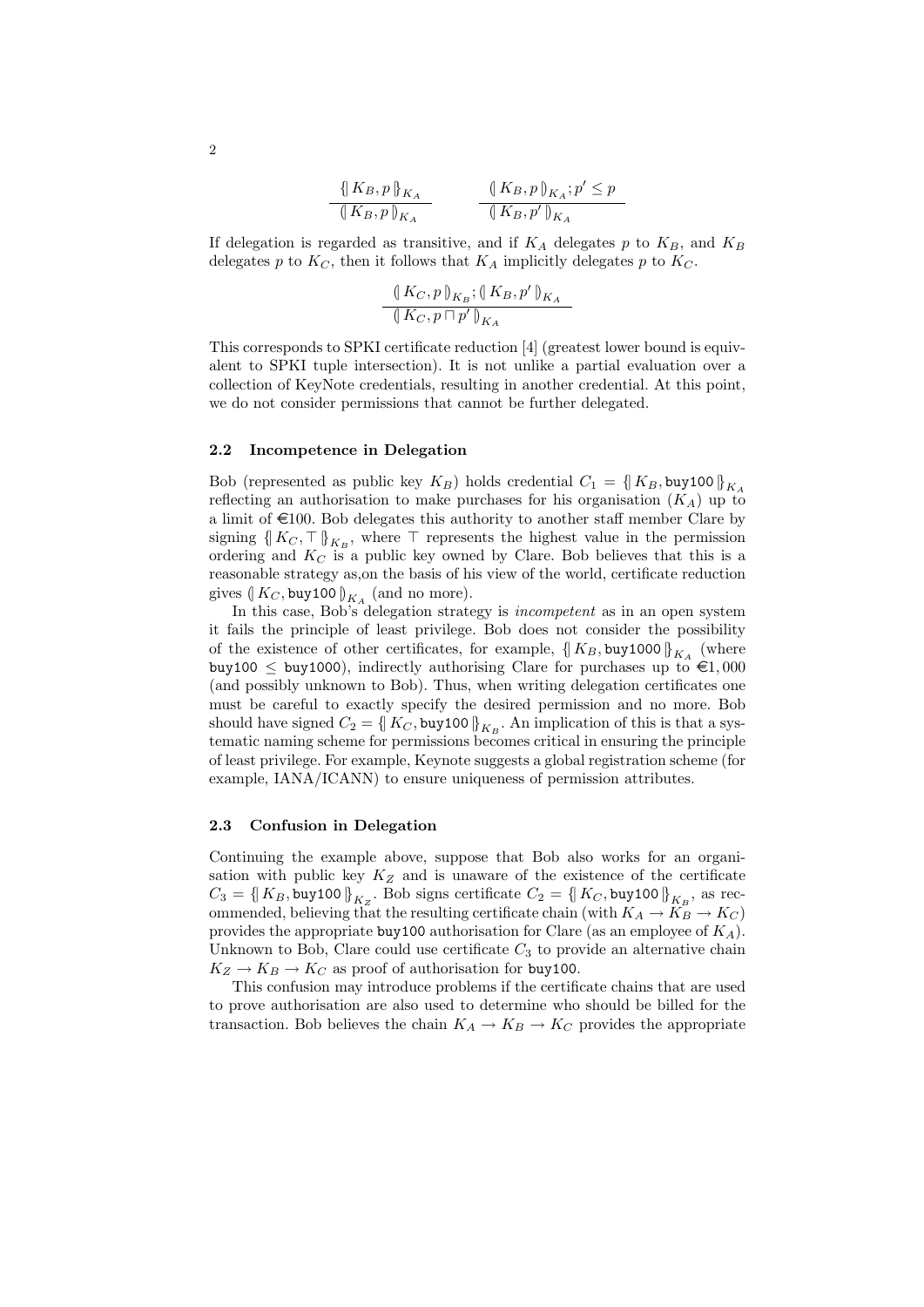accountability for Clare's authorisation; his view of the world has not considered the existence of  $C_3$ . In this case we think of Bob as more *confused* in his delegation actions rather than incompetent; the permission naming scheme influences his local beliefs and it was the inadequacy of this scheme that led to the confusion. Perhaps Bob has too many certificates to manage and in the confusion looses track of which permissions should be associated with which keys.

Such inadequacies can lead to vulnerabilities when certificate chains are used to provide evidence of accountability for an authorisation. For example,

- $K_Z$ , collaborating with  $K_C$  conceals  $\left\{K_B, \text{buy100}\right\}_{K_Z}$  from  $K_B$  so that Clare can order from an unintended supplier (authorised via  $K_Z$ ).
- $K_Z$  conceals  $\left\{ \left| K_B, \text{buy100} \right| \right\} _{K_Z}$  from  $K_B$  and  $K_C$  and then, unknown to Clare, cut-and-pastes certificate chain  $[C_1; C_2]$  from Clare to  $[C_3; C_2]$ .
- $K_Z$ , collaborating with  $K_A$  conceals  $\left\{K_B, \text{buy100}\right\}_{K_Z}$  to facilitate plausible deniability (for  $K_A$ ) on the validity of an order. A third party cannot confirm the intent of the original delegation, viz, whether it should be billed to  $K_A$ or  $K_Z$ .

Certificate chains have been used in the literature to support degrees of accountability of authorisation, for example, [3, 8, 2]. The micro-billing scheme [3] uses KeyNote to help determine whether a micro-check (a KeyNote credential, signed by a customer) should be trusted and accepted as payment by a merchant. In [8], delegation credentials are used to manage the transfer of micropayment contracts between public keys; delegation chains provide evidence of contract transfer and ensure accountability for double-spending. These systems are vulnerable to authorisation subterfuge (leading to a breakdown in accountability) if care is not taken to properly identify the 'permissions' indicating the payment authorisations when multiple banks and/or provisioning agents are possible.

#### 2.4 Dishonesty in Delegation

Bob has a legitimate expectation that so long as he delegates competently then he should not be liable for any confusion that is a result of poor permission design. Bob can use this view to act dishonestly. In signing a certificate he can always deny knowledge of the existence of other certificates and the inadequacy of permission naming in order to avoid accountability. While Bob secretly owns company  $K_Z$ , he claims that he cannot be held accountable for the 'confusion' when Clare (an employee of  $K_A$ ) uses the delegation chain  $K_Z \to K_B \to K_C$  to place her order.

## 3 What's in a Name?

A number of ad-hoc strategies can be used to avoid the problems of incompetence, confusion and dishonesty. One strategy would be to ensure that Bob had different roles (public keys) corresponding to the different organisations  $(K_A)$  and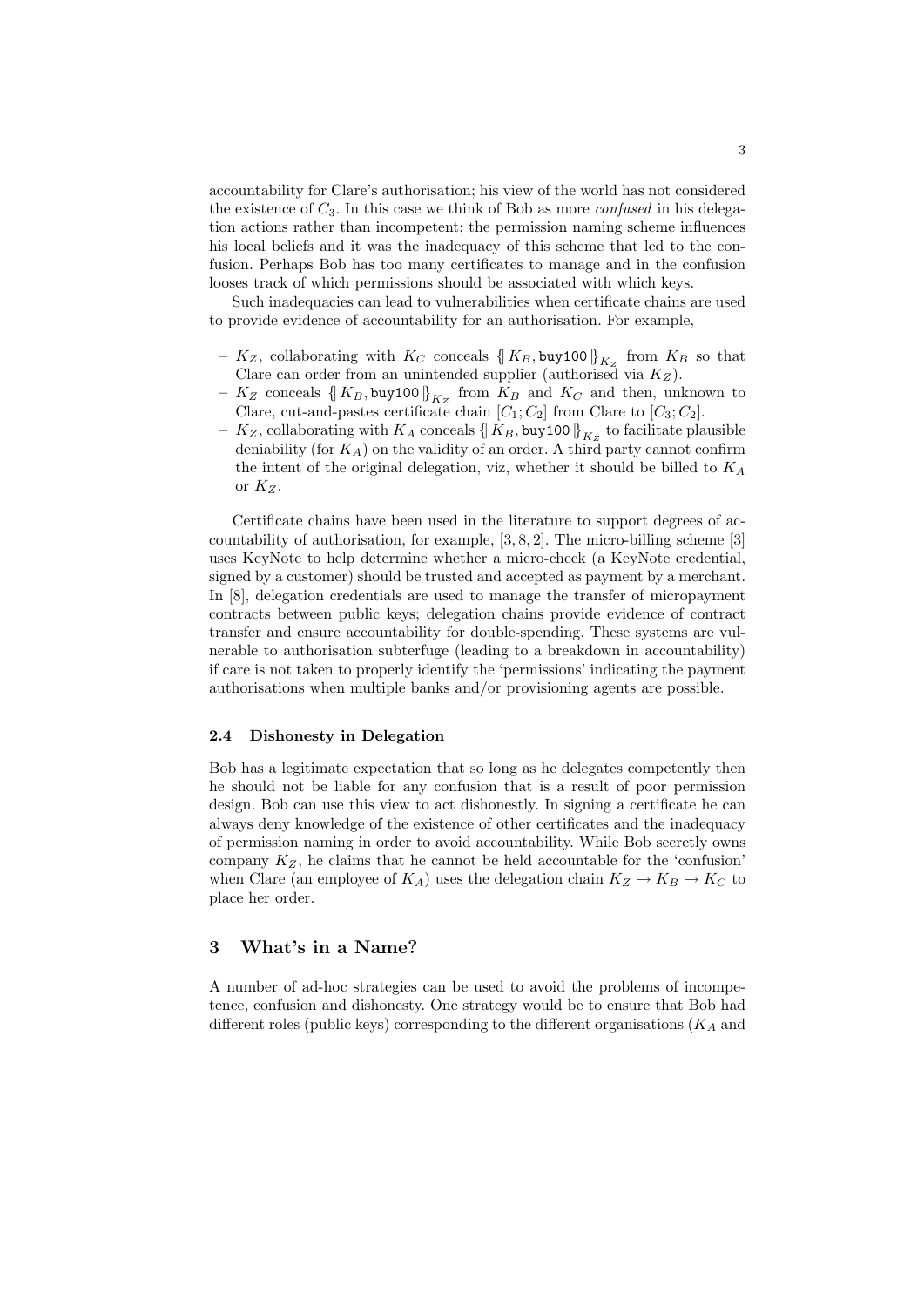$K_Z$ ) that he works for. This assumes competence on Bob's part to ensure he is in the right role when delegating authorisation.

Another strategy would be to ensure that each permission is sufficiently detailed to avoid ambiguity. For example, including a company name as part of the permission  $\left\{ K_{B},\text{<}\text{OrgA:}$  buy100>  $\right\} _{KA}$  may help avoid the vulnerabilities in the particular example above. However, at what point can a principal be sure that a reference to a permission is sufficiently complete? Achieving this requires an ability to be able to fix a permission within a global context, that is, to have some form of global identifier and/or reference for the permission.

In addition to global uniqueness, it is preferable that permission identifiers also be non-transient. Including just a globally unique organisation name within a permission may not be sufficient. Organisation names and their ownership can change. For example, the domain name registration mishap concerning panix.com [11] may result in subterfuge when delegating permission <panix.com:buy100>.

In Trust Management frameworks such as KeyNote and SPKI/SDSI, public keys provide globally unique identifiers that are tied to the owner of the key. These can also be used to avoid permission ambiguity within delegation chains. For example, given  $\left\{ \left| K_B, \leq K_A : \text{buy100} \right\rangle \right\}_{K_A}$  there can be no possibility of subterfuge when Bob delegates authority to Clare with  $\left\{K_C, \langle K_A : \text{buy100>}\right\}_{K_B}$ . In this case the certificate makes the intention of the delegation very clear and provides accountability in the delegation chain for the authorisation held by Clare.

Needless to say that this strategy does assume a high degree of competence on Bob's part to be able to properly distinguish between permissions  $\langle K_A:$  buy100> and  $\langle K_Z: \text{buy100} \rangle$ , where, for example, each public key could be 342 characters long (using a common ASCII encoding for a 2048 bit RSA key). One might be tempted to use SDSI-like local names to make this task more manageable for Bob. However, in order to prevent subterfuge, permissions require a name that is unique across all name spaces where it will be used, not just the local name space of Bob. In Bob's local name space the permission <(Bob's Alice):buy100> may refer to a different Alice to the Alice that Clare knows.

Another possible source of suitable identifiers is a global X500-style naming service (if it could be built) that would tie global identities to real world entities, which would in turn be used within permissions. However, X500-style approaches suffer from a variety of practical problems [5] when used to keep track of the identities of principals. In the context of subterfuge, a principal might easily be confused between the (non-unique) common name and the global distinguished name contained within a permission that used such identifiers.

One practical difficulty when relying on public keys as global identifiers is that their use is often transitory. A public key serves as an identifier (for its owner) for as long as the key is regarded as valid. If the (private) key is compromised, or if the owner decides to re-key then authorisation certificates will have to be re-issued by all participants on delegation chains involving the permission. If  $K_A$ re-keys to  $K'_A$ , and issues a new certificate  $\{K_B, \le K'_A :$ buy100> $\}_{K'_A}$  then Bob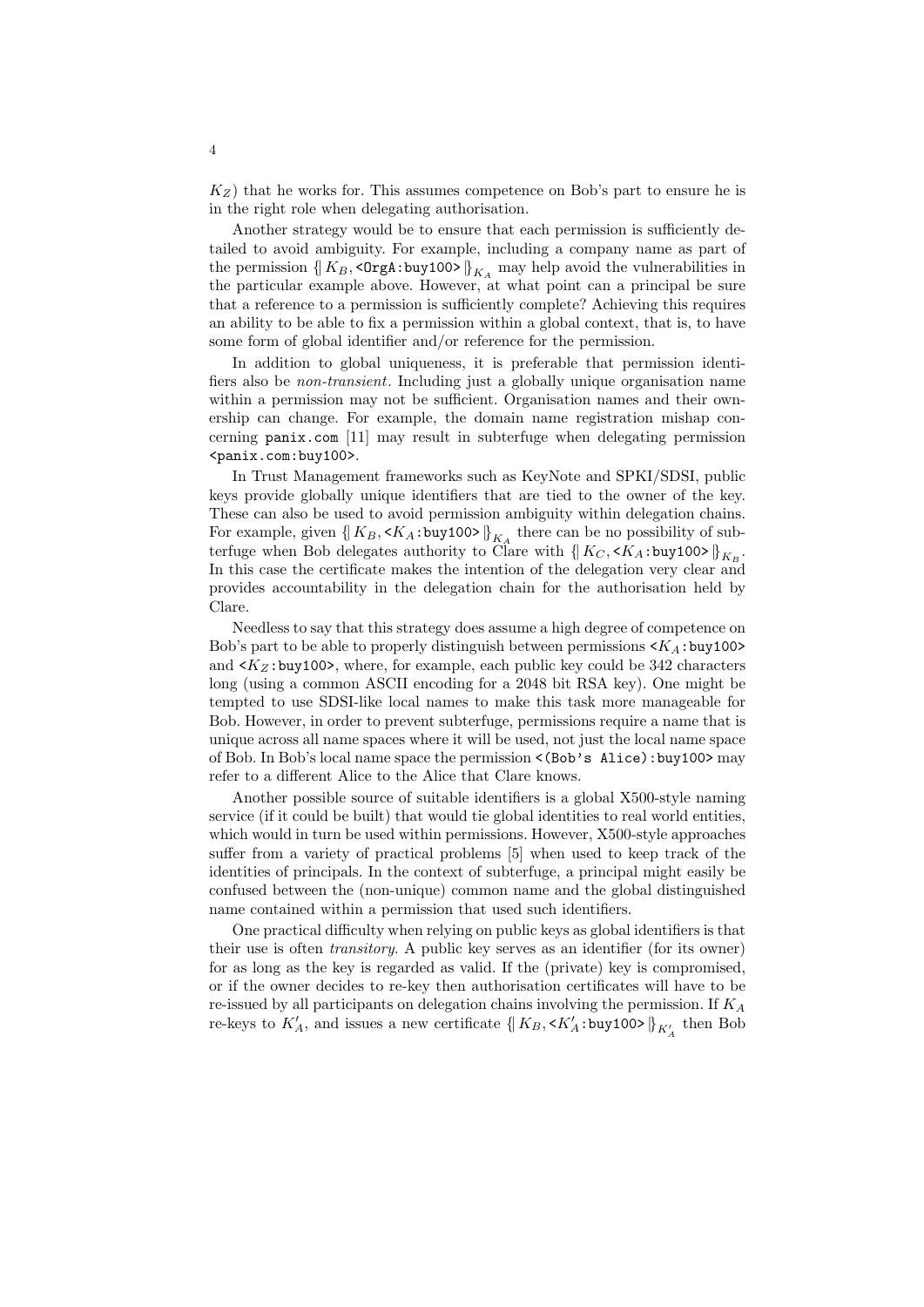(and everyone else) will have to issue new certificates  $\left\{\!\mid\!K_B,\!\!<\!\!K'_A\!:\!{\rm buy100>}\!\mid\!\}_{K_A},\right.$ and so forth. This is contrary to the trust management strategy [10] whereby role memberships can be maintained independent of the permissions that are delegated to them. This contrasts with the use of X500-like global names. In this case, we assume that the name is non-transitory while the key is transitory. A re-keying results in the issuing of a new identity certificate. The owner uses their new key to re-issue existing authorisation certificates, whose permissions refer to the name of the principal rather than the public key. Other authorisation certificates signed by other principals remain valid as their permissions are based on non-transitory global names rather than transitory keys.

## 4 Conclusion

In this paper we described how poorly characterised permissions within cryptographic credentials can lead to authorisation subterfuge during delegation operations. This subterfuge results in a vulnerability concerning the accountability of the authorisation provided by a delegation chain: does the delegation operations in the chain reflect the true intent of the participants?

The challenge here is to ensure that permissions can be referred to in a manner that properly reflects their context. Since permissions are intended to be shared across local name spaces then their references must be global in nature. In the paper we discuss some ad-hoc strategies to ensure globalisation of permissions. In particular, we consider the use of global name services and public keys as the sources of global identifiers. In general we are interested in systematic ways of determining whether a particular delegation scheme using particular permissions is sufficiently robust to be able to withstand attempts at subterfuge. For the example above, Bob would like to know whether is is safe for him to delegate permission  $\epsilon$ panix.com:buy100> to Clare.

Trust Management, like many other protection techniques, provide operations that are used to control access. As with any protection mechanism the challenge is to make sure that the mechanisms are configured in such a way that they ensure some useful and consistent notion of security. We would like some assurance that a principal cannot bypass security via some unexpected but authorised route. It is argued in [6] that verifying whether a particular configuration of access controls is effective can be achieved by analysing its consistency, that is, whether it is possible for a malicious principle to interfere with the the normal operation of the system. This type of analysis [7, 9] is not unlike the analysis carried out on authentication protocols. In the case of mechanisms based on trust management it is a question of determining consistency between potential delegation chains. Developing a suitable verification framework for the consistency of delegation chains is a topic of ongoing research [12].